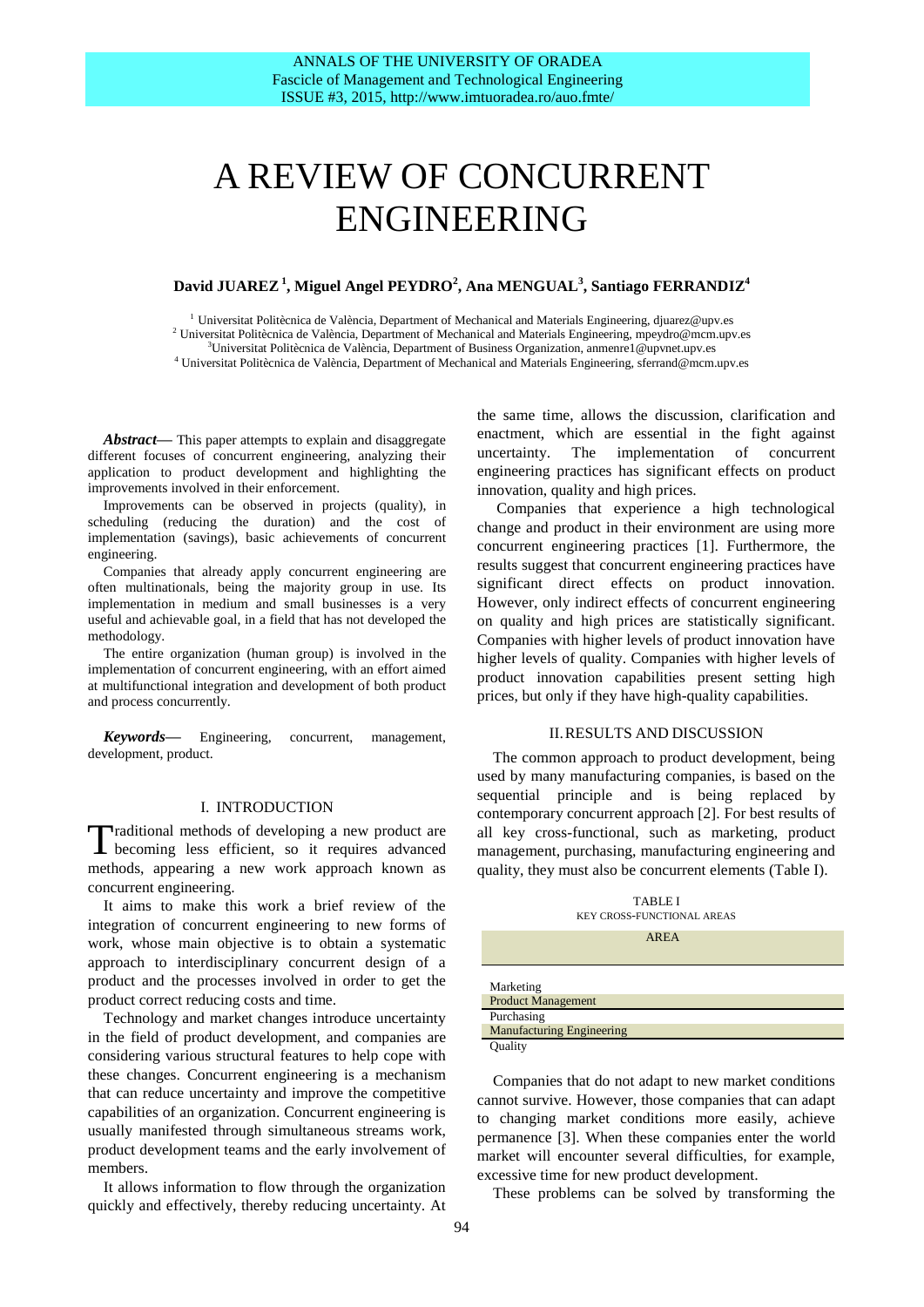## ANNALS OF THE UNIVERSITY OF ORADEA Fascicle of Management and Technological Engineering ISSUE #3, 2015, http://www.imtuoradea.ro/auo.fmte/

sequential engineering for concurrent engineering. The market forces companies to a transition sequence to concurrent engineering and as a teamwork is the basic element of concurrent engineering, special attention is paid to the working groups that form loops process development of competing products in enterprises.

The papers published in the field of planning teams of the big companies have revealed that recommended in large companies a team structure of three levels. For small businesses, the analysis of three-tier structure leads to the conclusion that one should prefer a team structure on two levels and a matrix organization.

### *A. Applicability of concurrent engineering*

Businesses, whether in manufacturing or services, must be restructured or reorganized to meet the challenges of the XXI century, in which customers are not only satisfied, but also delighted.

In this competitive environment, organizations must use a flexible, adaptable and accountability paradigm [4] system.

Concurrent engineering is a management philosophy and not limited to manufacturing companies. It is a systematic and simultaneous focus on the development of a product or process, educating all people should be involved in the first place.

The pressure of global competition has led many companies to switch to a faster product development, such as concurrent engineering. By running parallel design, improvements occur in many areas such as communication, quality, production processes, cash flows and profitability (Table II).

TABLE II IMPROVED AREAS BY PARALLEL DESIGN

|                             | <b>AREA</b> |
|-----------------------------|-------------|
| Communication               |             |
| Quality                     |             |
| <b>Production Processes</b> |             |
| <b>Cash Flows</b>           |             |
| Profitability               |             |

The production of current company has become a matter of effective and efficient application of information technology and knowledge engineering. On the one hand, this will increase the competitiveness of a company in terms of quickly meet dynamic changes in the market. Concurrent engineering is performed to enhance the product design process with the intention of improving organizational performance. The model consists of sessions at necessary manufacturing information such as artifact, manufacturing activities, workpiece, equipment manufacturing, cost and estimated time, and sequences of the manufacturing process (Table

III). The document calls for a simultaneous approach instead of the traditional sequence.

TABLE III SESSIONS AT NECESSARY MANUFACTURING INFORMATION

| NECESSARY MANUFACTURING INFORMATION    |
|----------------------------------------|
| <b>Manufacturing Activities</b>        |
| Workpiece                              |
| <b>Equipment Manufacturing</b>         |
| Cost                                   |
| <b>Estimated Time</b>                  |
| Sequences of the Manufacturing Process |

### *B.Implementation*

The use of concurrent and sequential engineering to develop new products originates shorter development times and better performance [5]. The systematic application of concurrent engineering involves the participation of processes, people, tools and technology, along with metrics and organizational support, contributing to the realization of benefits and removing barriers to success. Among the obstacles that may arise is the lack of business unit and management support, establishing requirements in the concept phase and lack of early involvement of Marketing.

Although there has been considerable interest in concurrent engineering since the late 1980s, and many books and articles have been published in this approach to product innovation, there is still some confusion about the concept, and the problems associated with its successful implementation in large part remain uninvestigated.

The set-based concurrent engineering [6] is seen as a means of improving processes of product design. This can improve the efficiency and effectiveness of the development process. Projects based on sets can be conducted within an existing organization, if given the right support. A set-based approach has positive effects on development performance, especially in the level of innovation, cost and product performance (Fig. 1). Improvements have been made an impact slightly higher development costs and longer standby time. However, the positive effects are predominant and companies involved consider key concurrent engineering for future projects when appropriate.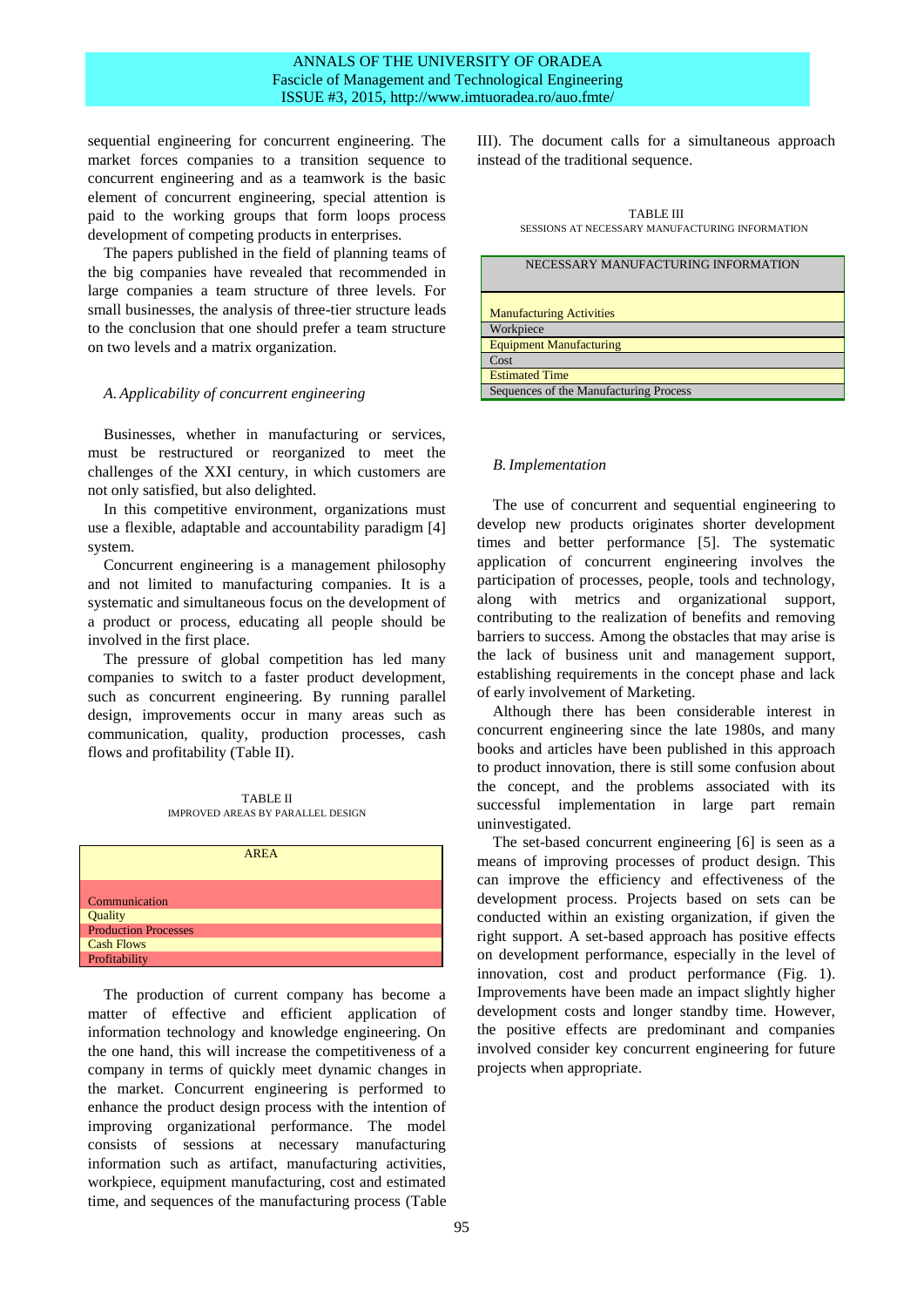## ANNALS OF THE UNIVERSITY OF ORADEA Fascicle of Management and Technological Engineering ISSUE #3, 2015, http://www.imtuoradea.ro/auo.fmte/



Fig. 1. Positive effects due to set-based approach.

#### *C.Multi-Functional Integration*

In the US, concurrent engineering (CI) has been named as the salvation of manufacturing competitiveness, providing the potential for faster development of higher quality or more readily producible products. Unlike traditional approaches, for new product development (NPD: New Product Development) concurrent engineering emphasizes the multifunctional integration and concurrent product development and its associated processes.

As Morgan L. Swink [7] explains, the CI is not a process of plug-and-play. The successful approaches of implementation of concurrent engineering differ depending on factors such as product features, customer needs and technological requirements (Fig. 2).



Fig. 2. Factors which determine successful approaches of implementation of concurrent engineering.

Examples of application of concurrent engineering are found in five programs NPD:

Air Boeing 777 project, Cummins Engine Co., olefin thermoplastic coating paint for the automotive industry, air vehicle and night vision infrared system from Texas Instruments and digital satellite system in Thomson Consumer Electronics (Table III).

TABLE III EXAMPLES OF APPLICATION OF CONCURRENT ENGINEERING NPD PROGRAMS Boeing 777 aircraft Heavy diesel engine Cummins Engine Co. Automotive coating thermoplastic olefin Red Spot Paint Airborne vehicle system Texas Instruments Digital satellite system Thomson Consumer Electronics

The equipment provides the primary mechanism of integration programs concurrent engineering, and usually appear frequently three types of equipment [8,9] in these projects: a computer program management, technical equipment, and numerous design and development teams (Table IV).

TABLE IV MECHANISM OF INTEGRATION PROGRAMS CONCURRENT ENGINEERING

| <b>EQUIPMENT</b>                             |
|----------------------------------------------|
| <b>Computer Program Management</b>           |
| <b>Technical Equipment</b>                   |
| <b>Numerous Design and Development Teams</b> |

Depending on the complexity of the project, a team of integration may be necessary to consolidate the efforts of various design and development teams. The working groups will also be formed to deal with specific issues such as investigating an emerging technology issues.

Some projects include (Table V) collocation and face to face communication. Others resort to telephone conversations, documents and email. Centered design quality projects are based on formal presentations and periodic review meetings. Other projects focused on development speed, require frequent and informal communications.

TABLE V ADDITIONAL EQUIPMENT

| <b>ADDITIONAL RESOURCES</b>                       |
|---------------------------------------------------|
| Face to face communication                        |
| Telephone conversations, documents and email      |
| Formal presentations and periodic review meetings |
| Frequent and informal communications              |

Programs dealing design quality require extended product and performance testing, with the contribution of design engineering, marketing and customers [10-14]. Efforts to reduce development time require small, informal teams led by design engineers and managers. The aggressive product cost targets require intensive interaction between product designers and manufacturing personnel. The highly innovative products require early supplier involvement and problem-solving concurrent engineering. The formal design reviews and data systems design help in saving information between design groups